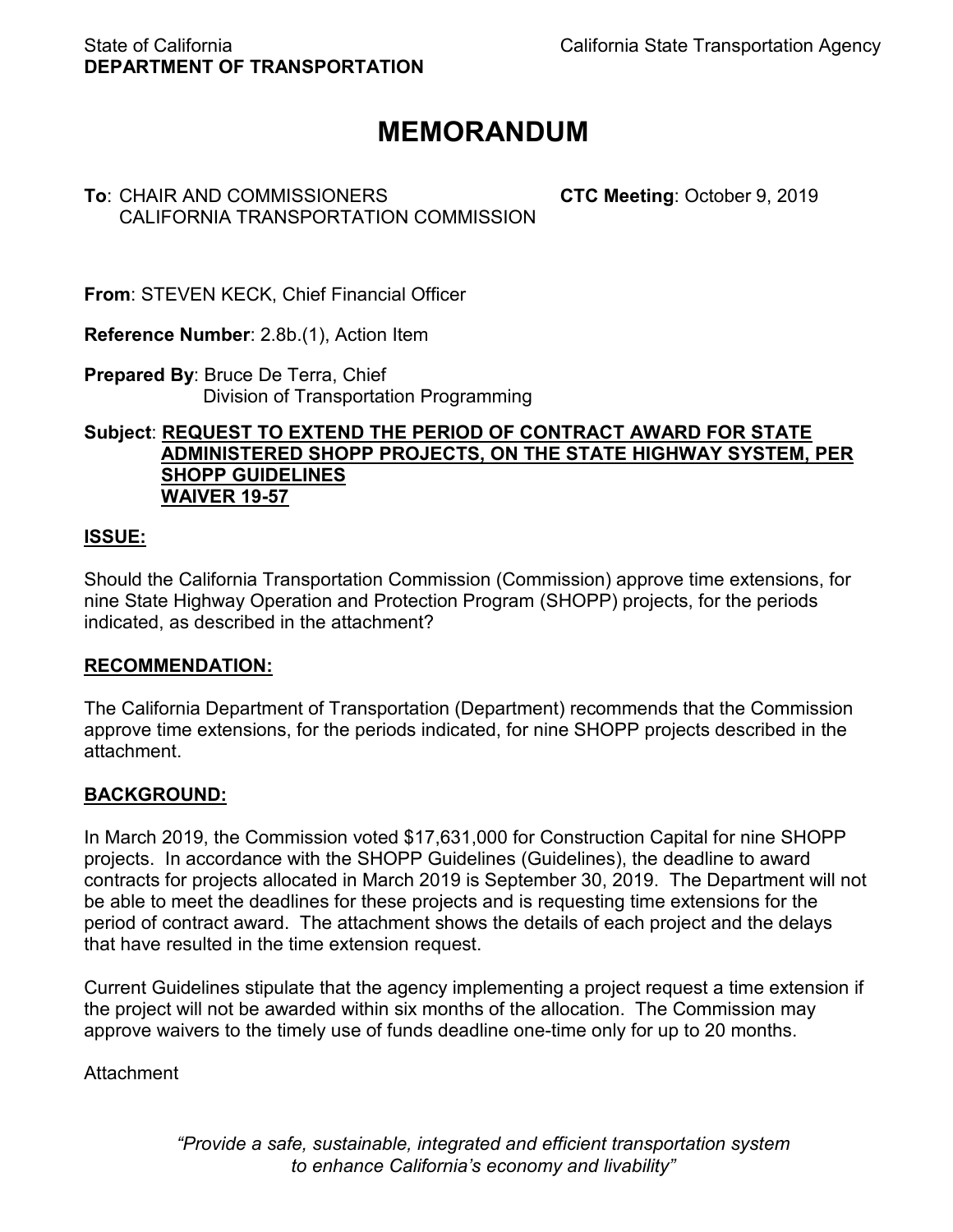#### **2.8b.(1) Time Extension/Request For Contract Award**

Reference No.: 2.8b.(1) Attachment October 9, 2019

#### **No. Dist-EA PPNO County-Route Description Fund Source Voted Amount (x\$1,000) Voted Date Reason For Delay Department's Request Months until end of (month-yr)** 1 01-0G700 3112 | LAK-20 Near Clearlake Oaks, at the Clearlake Oaks Maintenance Station. Transportation infrastructure improvement for zero-emission vehicle (ZEV) charging. SHOPP \$623 Mar 2019 The project could not be advertised before July because construction funds were not approved by the Joint Legislative Budget Committee until 06/20/19. This caused a delay to the award. This project is one of the first in the State with the ZEV infrastructure scope. The project was advertised and 3 bids were received. However, all 3 bids were determined to be non-responsive and the project must be re-advertised. Therefore, the Department is requesting an 8-month time extension. 8 | May 2020 2 02-2H890 3671 SIS-5 Near Hornbrook at Randolf Collier Safety Roadside Rest Area (SRRA), from 0.6 miles south of Klamath River Road Undercrossing to 1.3 miles north of Route 96; also on Route 96 at 2.0 miles east of Route 263. Transportation infrastructure improvement for zero-emission vehicle (ZEV) charging. SHOPP \$709 Mar 2019 Budget Committee until 06/20/19. This caused a delay to the award. This project is one of the first in the State The project could not be advertised because construction funds were not approved by the Joint Legislative with the ZEV infrastructure scope. This project was advertised 08/19/19 and the target award is 10/08/19. Therefore, the Department is requesting a 6-month time extension. 6 Mar 2020 3 02-3H430 3691 | TRI-299 Near Douglas City at Moon Lim Lee Safety Roadside Rest Area (SRRA), from 0.4 mile east of Little Browns Creek Bridge to 0.8 mile west of Steel Bridge Road. Transportation infrastructure improvement for zero-emission vehicle (ZEV) charging. SHOPP \$417 Mar 2019 Budget Committee until 06/20/19. This caused a delay to the award. This project is one of the first in the State The project could not be advertised because construction funds were not approved by the Joint Legislative with the ZEV infrastructure scope. This project was advertised 08/19/19 and the target award is 10/28/19. Therefore, the Department is requesting a 6-month time extension. 6 Mar 2020 4 03-2H550 5129 var-var At Northbound (NB) and Southbound (SB) Willows Safety Roadside Rest Area (SRRA) (PM R14.6/R14.7); also, in Colusa County at NB and SB Maxwell SRRA (PM R24.4/R24.5), and in Nevada County on Route 80 at the WB and EB Donner Pass SRRA (PM R5.5L/R5.5R). Transportation infrastructure improvement for zeroemission vehicle (ZEV) charging. SHOPP \$2,547 Mar 2019 The project could not be advertised because construction funds were not approved by the Joint Legislative Budget Committee until 06/20/19. This caused a delay to the award. This project is one of the first in the State with the ZEV infrastructure scope. This project was advertised 07/29/19 and the bid opening was 08/28/19. Therefore, the Department is requesting a 6-month time extension. 6 Mar 2020 5 03-4F430 2793 COL-5 Near Maxwell, at the Maxwell Safety Roadside Rest Area (SRRA). Upgrade water and wastewater systems to current standards. SHOPP \ \$5,192 Mar 2019 The project was advertised and bid opening was 6/12/19. The low and the second low bidders for this contract did not meet 16% DBE contract goal or demonstrate Good Faith Effort. There were four bidders total. The third and fourth bidders were over the G12 allotment. Thus, awarding the contract would not be in the best interest of the State. The Department is asking for an 8-month time extension to reject all bids, modify the contract, and repackage and re-advertise this project. 8 May 2020 6 05-1J040 2705 var-var At Camp Roberts Safety Roadside Rest Areas; also in San Luis Obispo County on Route 46 at Shandon Safety Roadside Rest Area (SRRA) (PM 49.5). Transportation infrastructure improvement for zero-emission vehicle (ZEV) charging. SHOPP \$1,936 Mar 2019 The project could not be advertised because construction funds were not approved by the Joint Legislative Budget Committee until 06/20/19. This caused delay to the award. This project is one of the first in the State with the ZEV infrastructure scope. This project was advertised 07/22/19 and the bid opening was 08/22/19. There were 3 bids and the low bid was 38% over the Engineer's Estimate. In the best interest of the State, this project will be re-packaged and re-advertised. Therefore, the Department is requesting an 8-month time extension. 8 | May 2020 7 05-49284 4928X SLO-1 Near San Simeon, from the Arroyo de la Cruz Bridge to 0.3 mile north of the Arroyo de la Cruz Bridge. Plant propagation. SHOPP \$329 Mar 2019 This project provides plants to be used for project EA 05-49285. Specifically, the plants are to be provided on site and placed by project 05-49285. The plan was to have these plants begin growing in the Fall of 2019 because EA 05-49285 would be ready to list (RTL) in July 2019 with construction beginning in the Fall of 2019. These plants (EA 05-49284) could then be mature enough to be placed in the Fall of 2020. That is the reason EA 05-49284 was allocated in March 2019. Caltrans was officially notified on 04/08/19 that California Department of Parks and Recreation (PARKS) would not issue a right-of-entry for EA 05-49285 due to the proposed use of nonnative material (bentonite) to create coastal prairie wetlands. This denial resulted in the delay of EA 05-49285. That project has seasonal constraints that require it to be delayed to the following year even if right-of-way negotiations are successful in the next few months. Both projects EA 05-49284 and EA 05-49285 are mitigation for the Piedras Blancas Highway 1 realignment which was completed May 2018. The RTL for EA 05-49285 is now 07/27/20. The Department has been working with PARKS for several years and will continue negotiating the right-of-entry for delivery in FY 20-21. If this project is advertised and awarded on the current schedule, the plants would be grown too far in advance and would require care in a nursery until they could be used. It is recommended to delay the advertising and award of the contract rather than extending after award. Therefore, the Department is requesting a 20-month time extension. 20 | May 2021 8 06-0V910 6875 var-var In Fresno and Tulare Counties at various locations: also in Kern County on Route 5 at various locations. Transportation infrastructure improvement for zero-emission vehicle (ZEV) charging. SHOPP \$5,448 Mar 2019 Budget Committee until 06/20/19. This caused delay to the award. This project is one of the first in the State with The project could not be advertised because construction funds were not approved by the Joint Legislative the ZEV infrastructure scope and there is a risk that bids will be higher than the Engineer's Estimate. The project was advertised 07/29/19 and the target award is 10/15/19. Therefore, the Department is requesting a 6-month time extension. 6 Mar 2020